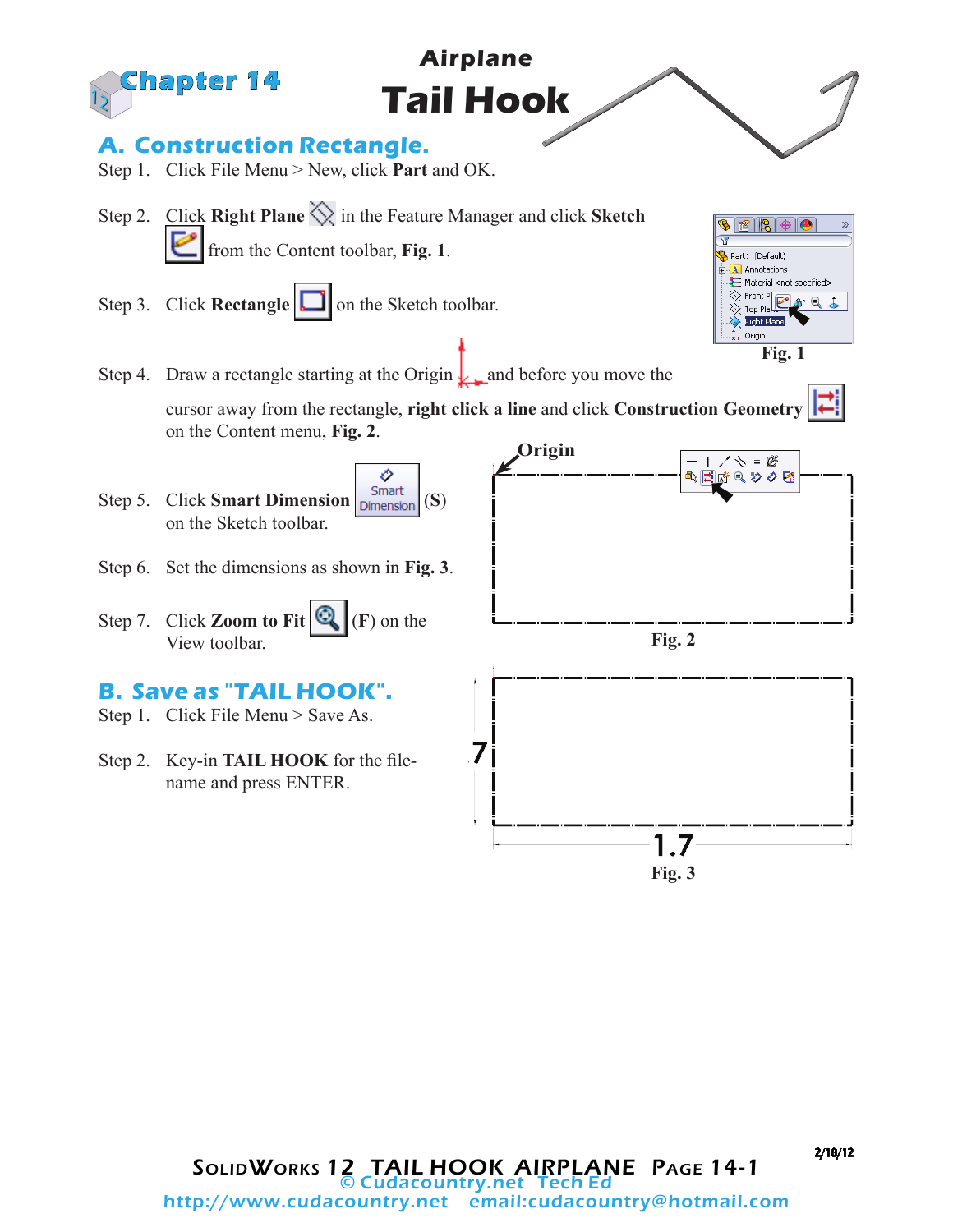

Step 4. Save. Use **Ctrl-S**.

# **E. Sketch Sweep Profile.**

- Step 1. Click **Isometric on** the Standard Views toolbar. (Ctrl-7)
- Step 2. Click **Front Plane**  $\Diamond$  in the Feature Manager and click **Sketch** from the Content toolbar, **Fig. 8**.
- **OEEEF** TAIL HOOK (Default) **E Al Annot**<br>**B** = Mater **C** or Q + Front Plane Top Plane  $\overline{\diamondsuit}$  Right Plane ↓ Origin Sketch1

**Fig. 8**

Step 3. Click **Circle o** on the Sketch toolbar.

# SolidWorks 12 TAIL HOOK AIRPLANE Page 14-2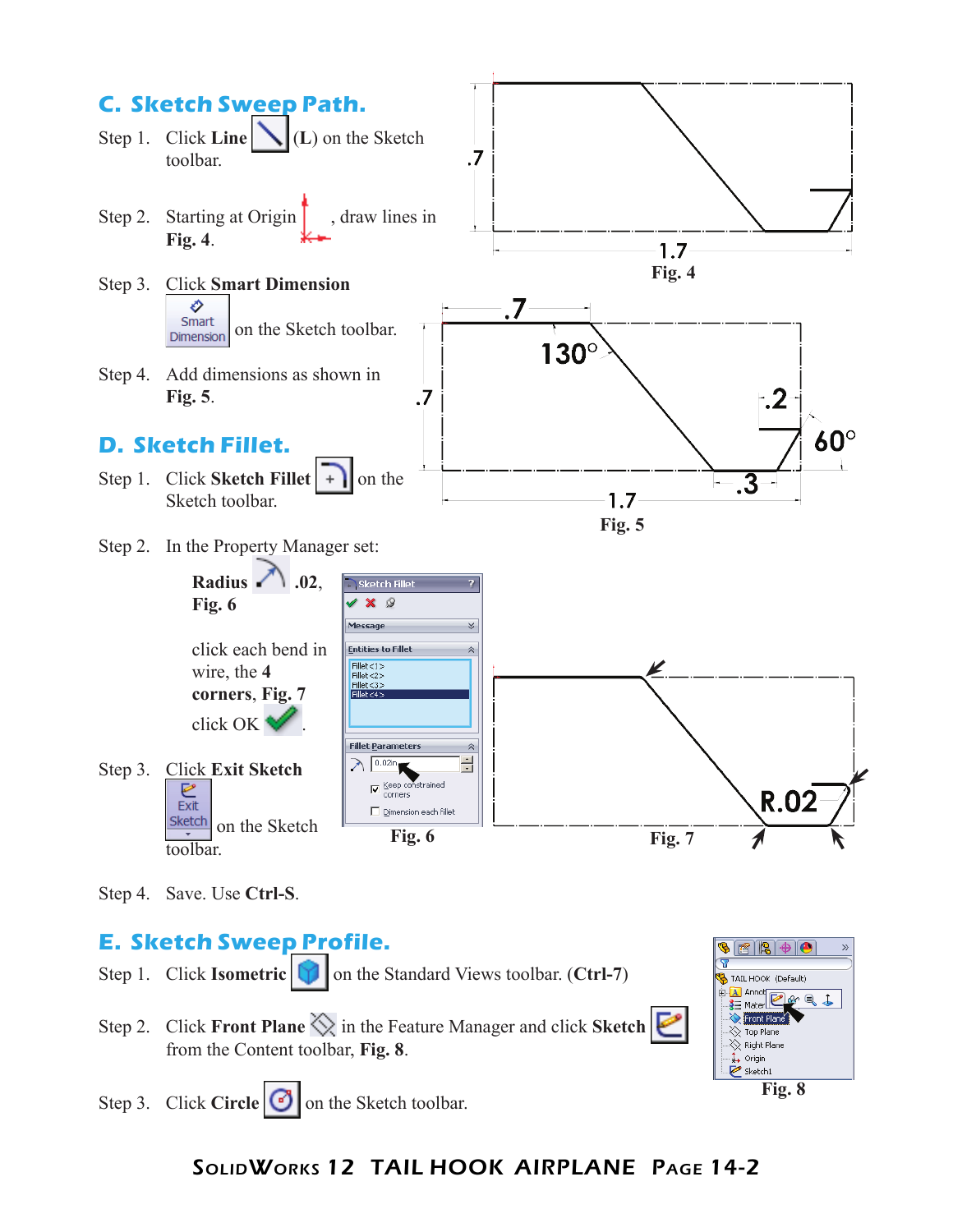

Step 4. Save. Use **Ctrl-S**.

### **G. Material Steel 304.**

- Step 1. **Right click Material**  $\left| \frac{3}{2} \right|$  in the Feature Manager and click **Edit Material**.
- Step 2. Expand **Steel** in the material tree and select **Steel AISI 304**. Click **Apply** and **Close**.
- Step 3. Save. Use **Ctrl-S**.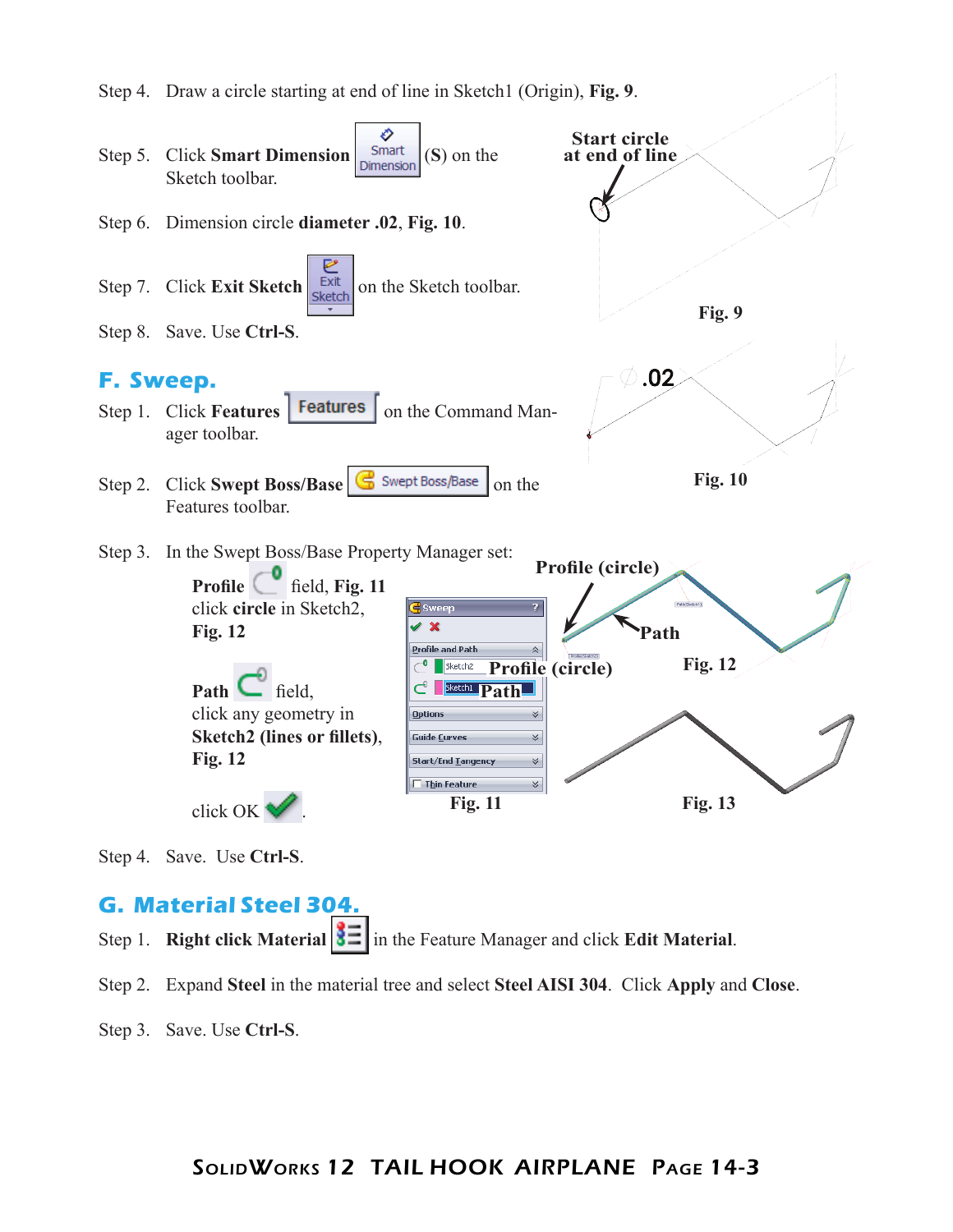

- Step 1. Open your ASSEMBLY file.
- Step 2. Rotate view to view **bottom of Fuselage** as shown in **Fig. 14**. Hold down middle mouse button (wheel) and drag.
- Step 3. Click **Insert Components Components** on the Assembly toolbar.
- Step 4. **Browse** and place **TAIL HOOK** as positioned in **Fig. 14**.

#### **I. Mate: Tail Hook.**



**Zoom**

E- AIRPLANE ASSEMBLY (Default)  $\mathbb{H}$  Annotations  $\otimes$  Front Plane  $\stackrel{\scriptstyle >}{\phantom{}_{\sim}}$  Top Plane.  $\sum_{t}$  Right Plane  $-\frac{1}{2}$  Origin  $\mathbf{B}$  (f) FUSELAGE <1> **E- SWING<1>** H STAB<1>  $\frac{1}{2}$  V STAB<1>  $\overline{\text{H}}$  (-) MOTOR<1> LANDING GEAR ASSEMB...  $\mathbf{B}$  ELEVATOR<1> RUDDER<1>  $\overline{\mathbf{P}}$  (-) PROPELLER<1>  $\frac{1}{2}$   $\frac{1}{2}$  TAIL HOOK<1>  $\overrightarrow{A}$  Annotations  $\frac{3}{2}$  AISI 304  $\otimes$  Front Plane  $\bigotimes$  Top Plane  $\leftarrow$  Right Plane  $-\frac{1}{2}$  Origin  $\mathbf{B}$  Sweep1 **+00** Mates **DU** MirrorComponent1

- Step 1. Zoom in around the **Tail Hook and rear of Fuselage**, **Fig. 14**. To **zoom**, hold down **Shift key** and drag with middle mouse button (wheel). To **pan**, hold down **Ctrl key** and drag with middle mouse button (wheel).
- Step 2. Click **Mate** Mate on the Assembly toolbar.
- Step 3. Expand the Design Tree (click  $+$ ) in the top left corner of the drawing area, **Fig. 15**.
- Step 4. Click **Right Plane**  $\Diamond$ , **Fig. 15**.
- Step 5. Expand **TAIL HOOK** and click **Right Plane**  $\Diamond$ , **Fig. 15**.
- Step 6. Click Add/Finish Mate **in** Mate pop-up toolbar to add a **Coinci**dent mate.
- Step 7. Click the **cylindrical top horizontal face of the Tail Hook** and **bottom face of Fuselage**, **Fig. 16**. DO NOT CLICK OK.
- Step 8. Click **Right**  $\mathbb{E}$  on the View toolbar. (**Ctrl-4**)



**Fig. 16**